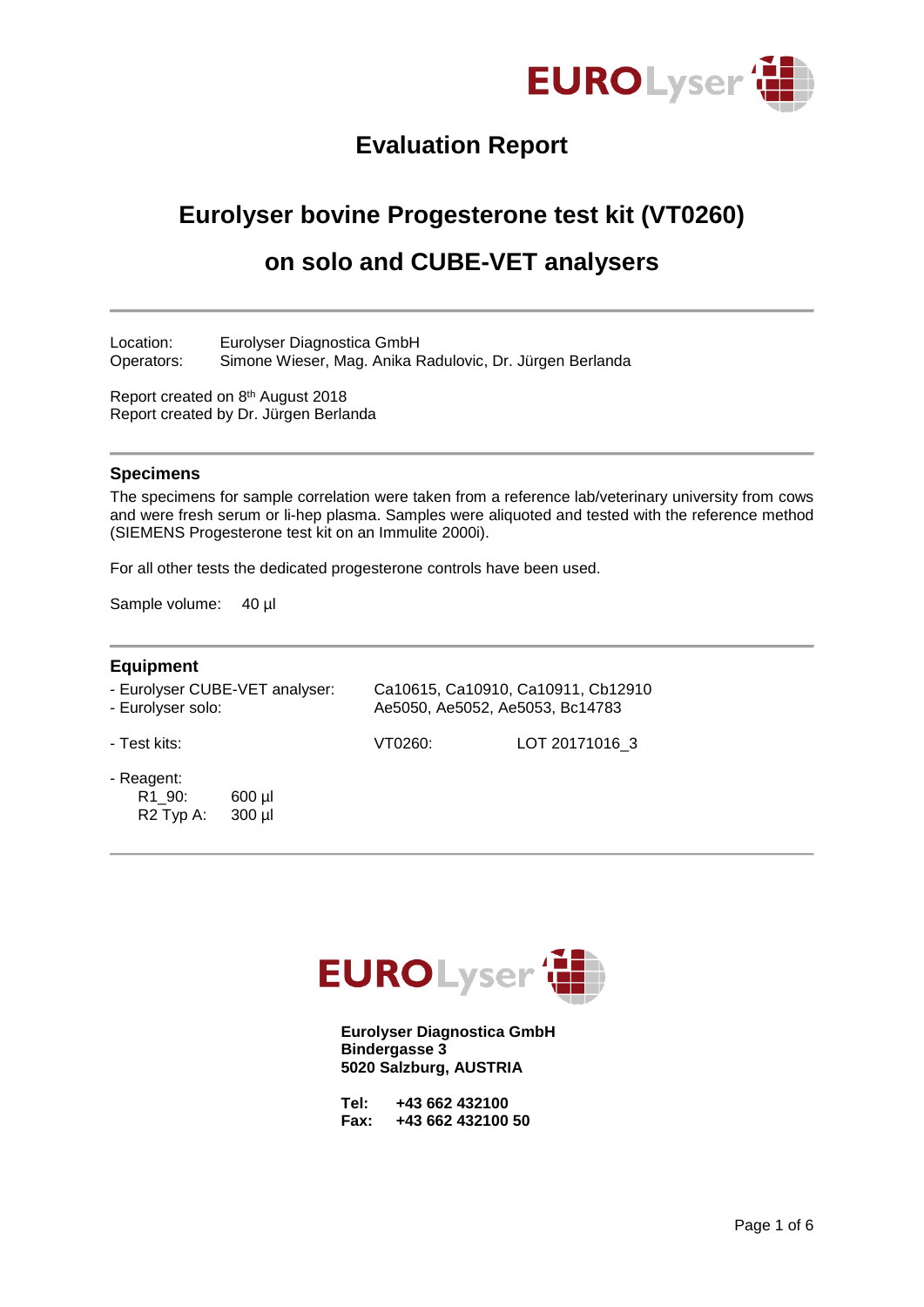

### **1. Introduction and Scope**

The progesterone level changes during the sexual cycle of cows. At day 0 of the cycle no or only very low levels of progesterone can be detected due to an inactive corpus luteum. The progesterone levels reach their maximum around 13 - 14 days after the estrus. In case the cow is pregnant, progesterone levels increase continuously up to day 21 after fertilisation. Decrease of progesterone levels at day 20 show the begin of a new cycle which can be used for a new insemination. Therefore, measuring of progesterone levels is a valuable tool for cattle farms to improve the reproductive management.

- 1.1 Method comparison Testing the correlation between the progesterone measurement results on Eurolyser analysers from serum and li-hep plasma samples and the results of the Siemens progesterone test measured on an Immulite 2000i.
- 1.2 Reproducibility Characterisation of the reproducibility of the Eurolyser progesterone test for a pooled bovine serum sample.
- 1.3 Stability testing
- 1.4 Limit of Quantification
- 1.5 Interferences

#### **Principle:**

Homogeneous immunoturbidimetric test.

### **2. Comparison Study**

Eurolyser vs. reference method (Siemens Immulite 2000i)

The comparison study is based on the correlation between the results of the Eurolyser progesterone test and the Siemens progesterone test measured on an Immulite 2000i.

40 bovine samples have been analysed on solo and CUBE-VET analysers. 2 replicates of each sample have been measured.

The acceptance criterion for this comparison study (for each species) is a coefficient of determination **R² > 0.90** obtained from linear regression between the Eurolyser progesterone and the Immulite progesterone.

Further, slope has to be within 0.8 and 1.2, and an intercept between -1 and 1 is acceptable.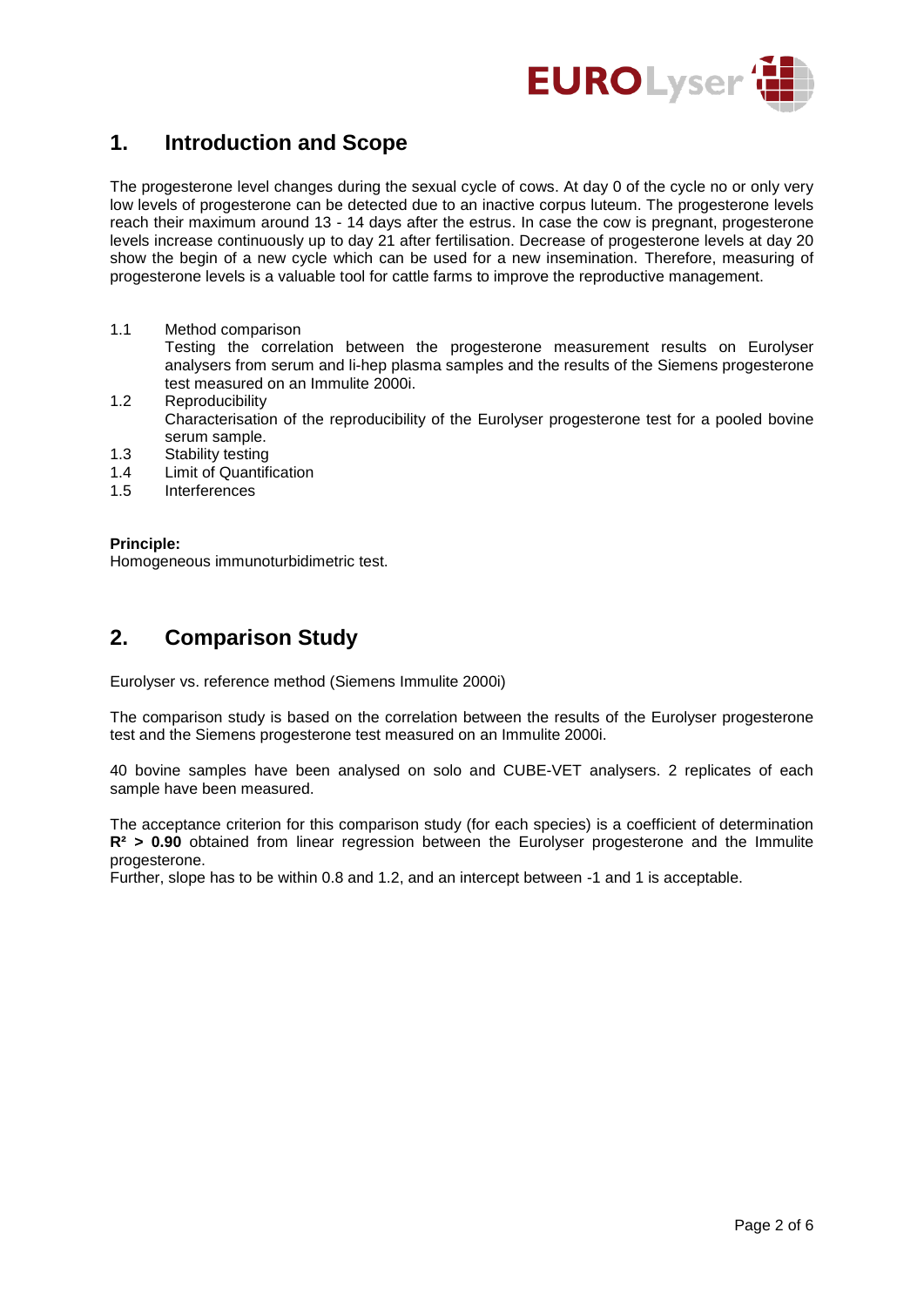

| OONTOMMON NOTHU.<br>Sample N° | Immulite ng/ml | Eurolyser ng/ml #1 | Eurolyser ng/ml #2 |
|-------------------------------|----------------|--------------------|--------------------|
| 1                             | 3.6            | 2.8                | $\ast$             |
| $\overline{c}$                | 4.8            | 4.8                | $\ast$             |
| 3                             | 7.0            | 8.1                | 8.0                |
| $\overline{\mathcal{A}}$      | 0.3            | < 1.4              | < 1.4              |
| 5                             | 2.0            | 2.1                | 1.9                |
| $\,$ 6 $\,$                   | 2.8            | 2.3                | 2.5                |
| $\overline{7}$                | 1.3            | < 1.4              | < 1.4              |
| 8                             | < 0.2          | < 1.4              | < 1.4              |
| 9                             | 0.4            | < 1.4              | < 1.4              |
| 10                            | < 0.2          | < 1.4              | < 1.4              |
| 11                            | 2.9            | 2.8                | 3.5                |
| 12                            | 2.2            | 2.7                | 3.1                |
| 13                            | < 0.2          | < 1.4              | < 1.4              |
| 14                            | 1.4            | < 1.4              | 1.5                |
| 15                            | 0.3            | < 1.4              | < 1.4              |
| 16                            | 0.8            | < 1.4              | < 1.4              |
| 17                            | < 0.2          | < 1.4              | < 1.4              |
| 18                            | < 0.2          | < 1.4              | < 1.4              |
| 19                            | 3.1            | 3.1                | 3.5                |
| 20                            | 2.8            | 3.0                | 3.0                |
| 21                            | 1.1            | < 1.4              | < 1.4              |
| 22                            | 2.7            | 3.6                | 3.3                |
| 23                            | 4.8            | 5.9                | 6.7                |
| 24                            | 3.3            | 3.3                | 3.5                |
| 25                            | < 0.2          | < 1.4              | < 1.4              |
| 26                            | < 0.2          | < 1.4              | < 1.4              |
| 27                            | 3.7            | 4.2                | 4.4                |
| 28                            | 6.6            | 6.1                | 5.7                |
| 29                            | 3.8            | 2.8                | 2.9                |
| 30                            | 2.2            | < 1.4              | 1.7                |
| 31                            | 1.2            | < 1.4              | < 1.4              |
| 32                            | 2.0            | 2.6                | 2.8                |
| 33                            | 2.8            | 2.8                | 2.9                |
| 34                            | 1.6            | $1.7\,$            | < 1.4              |
| 35                            | 9.0            | 8.1                | >9.0               |
| 36                            | 8.1            | 8.1                | 8.7                |
| 37                            | $1.8\,$        | $1.6\,$            | $1.7\,$            |
| 38                            | 2.1            | < 1.4              | < 1.4              |
| 39                            | 8.8            | 8.1                | 8.6                |
| 40                            | $1.5\,$        | 1.6                | $1.7\,$            |

#### **Correlation bovine:**

\*not enough sample for replicate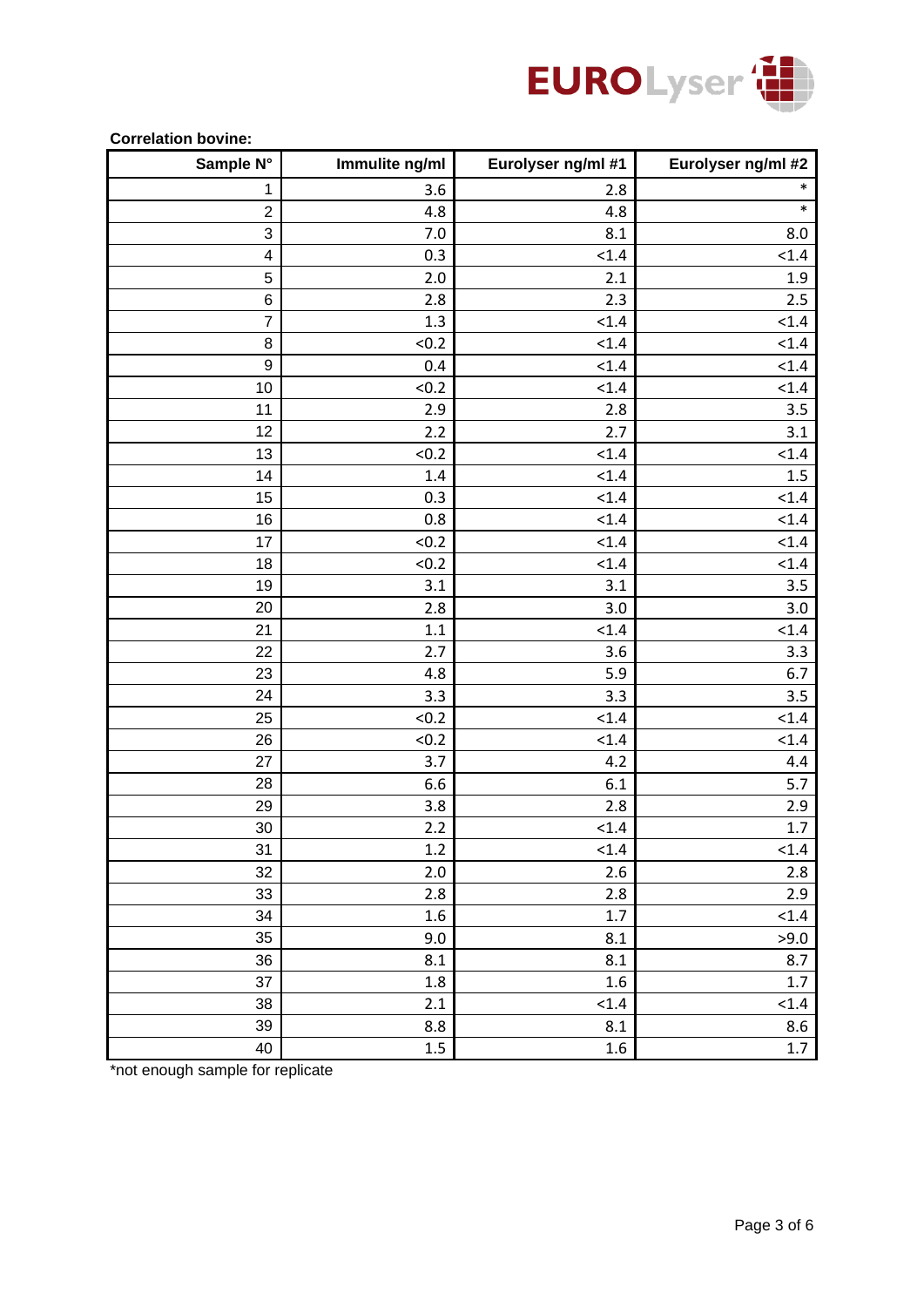



#### Sample correlation:

The result for the correlation between the Immulite Progesterone test and Eurolyser bovine Progesterone test is the linear regression function:

y (Eurolyser) = 1.0005x (Immulite) + 0.0124 and a **R² = 0.9424**

Based on the correlation the linearity and upper limit of measurement range is defined as 10 ng/ml.

Based on the excellent correlation data the decision limits of the reference method will be used:

#### Cow: > 2 ng/ml (gestation)

Nonetheless, it is recommended that each laboratory establishes its own decision limits.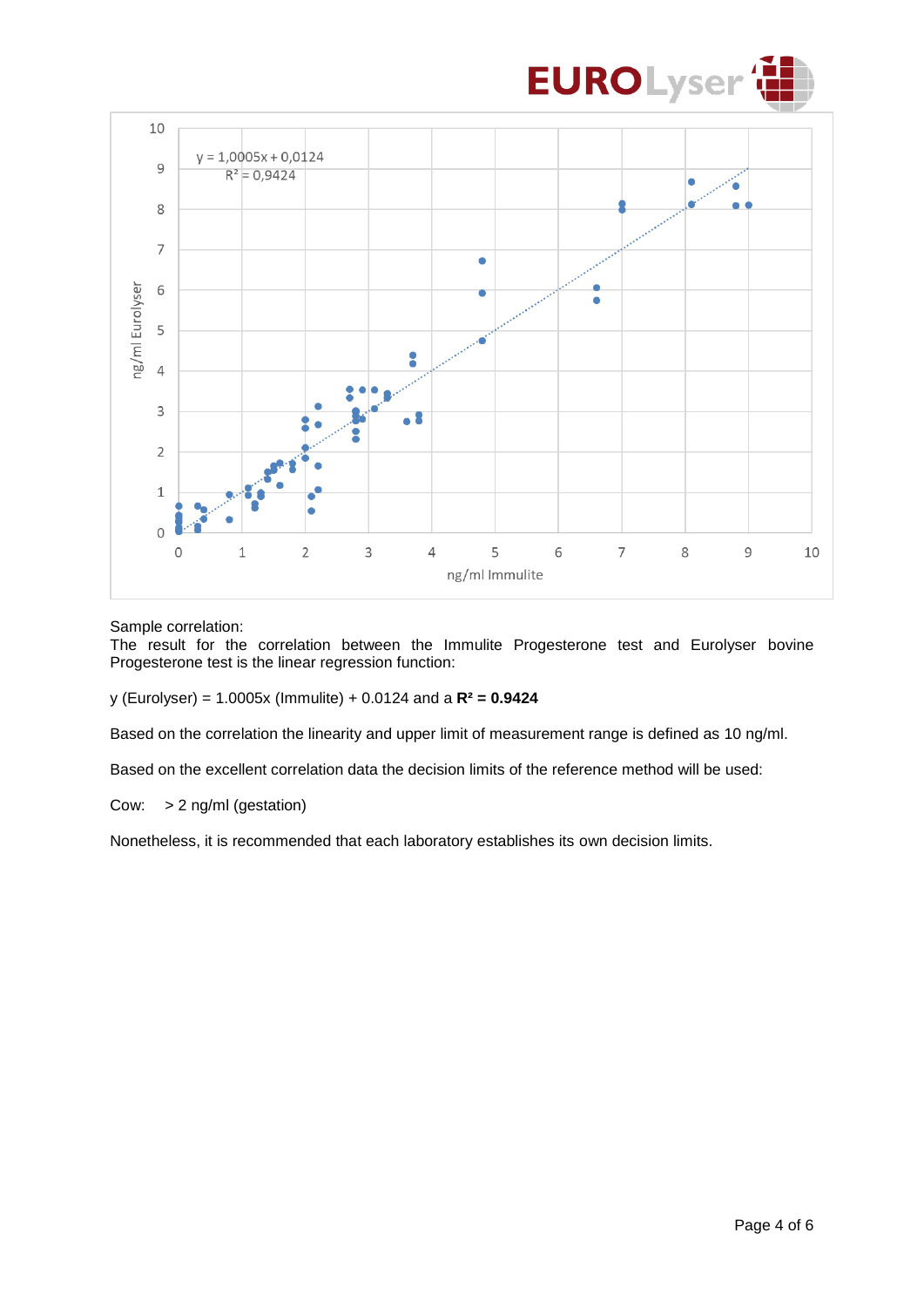

# **3. Reproducibility (within-run precision)**

One control and a pool of bovine serum samples have been tested 20 times each and the CV values were calculated (tested with solo and CUBE-VET analysers):

| Sample #       | Control ng/ml | Sample pool ng/ml |
|----------------|---------------|-------------------|
| 1              | 6.0           | 2.7               |
| $\overline{2}$ | 5.4           | 2.8               |
| 3              | 5.8           | 2.7               |
| 4              | 4.7           | 3.0               |
| 5              | 6.4           | 3.1               |
| 6              | 5.3           | 3.4               |
| $\overline{7}$ | 5.4           | 2.9               |
| 8              | 5.7           | 2.8               |
| 9              | 5.6           | 3.3               |
| 10             | 5.2           | 3.0               |
| 11             | 5.3           | 2.9               |
| 12             | 5.1           | 2.5               |
| 13             | 5.4           | 3.0               |
| 14             | 5.7           | 3.0               |
| 15             | 5.7           | 3.5               |
| 16             | 6.5           | 3.0               |
| 17             | 5.0           | 2.7               |
| 18             | 5.0           | 2.6               |
| 19             | 6.1           | 2.9               |
| 20             | 5.1           | 3.0               |
| Average        | 5.5           | 2.9               |
| <b>Stdev</b>   | 0.47          | 0.25              |
| CV             | 8.51%         | 8.40%             |

The CV values are 8.51% for the control and 8.40% for the pooled bovine serum samples.

### **4. Stability Test**

An accelerated stability test was performed. Reagent stability was recorded over 7 weeks, during this time cuvettes were stored at room temperature.

Cuvettes prepared on: day 0 Measurement date: day 1 – day 50

2 control levels have been used.

The recovery of control low and high has to be within 25% of the target value.